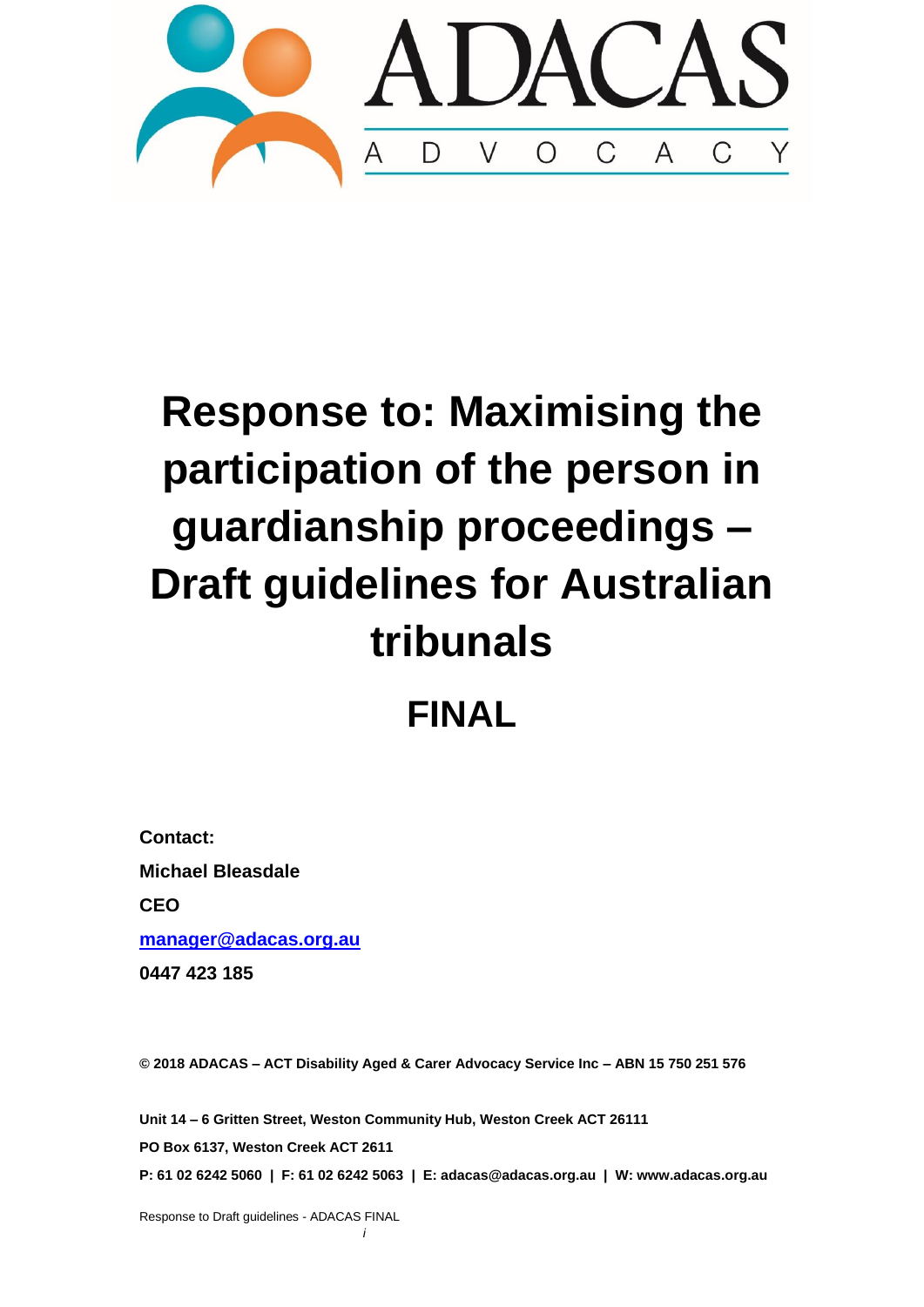#### **Table of Contents**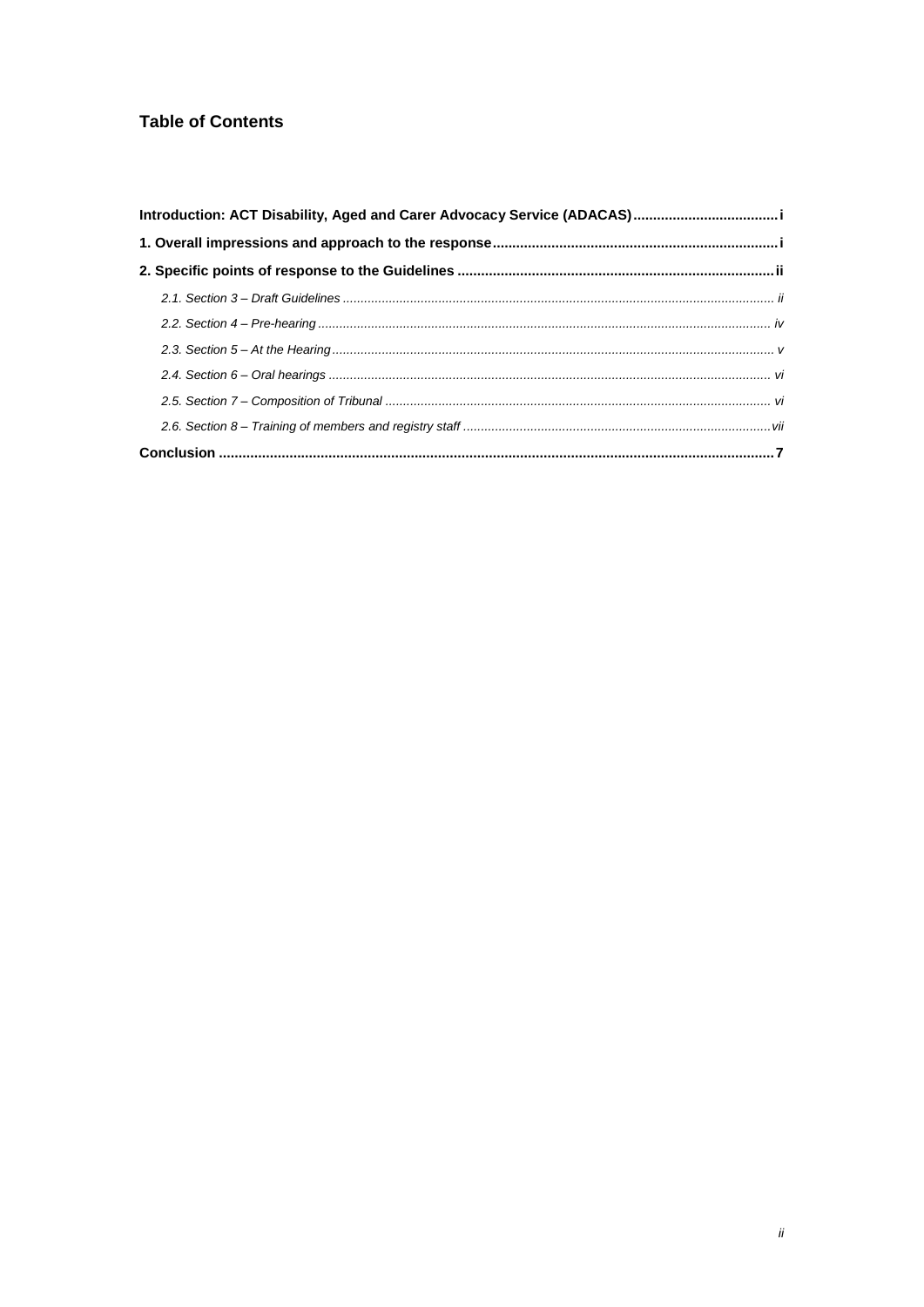## <span id="page-2-0"></span>**Introduction: ACT Disability, Aged and Carer Advocacy Service (ADACAS)**

ADACAS is an independent community organisation which for 27 years has provided free advocacy and information to people with disability, people who experience mental health issues, older people, and carers in the ACT. We have recently added Support Coordination for participants of the National Disability Insurance Scheme (NDIS) to our range of services, and extended our advocacy to the NSW South Coast. Our extensive coverage over time has broadened our knowledge and awareness of the range of issues that confront our client group, and ADACAS has developed skills in addressing and overcoming barriers, and assisting people to practice strategies that will enable them to advocate for themselves.

ADACAS has been undergoing action research about supported decision making for the past seven years, During this time ADACAS has worked with individuals who require support to make decisions, carers, service providers and ACT Government with the goal of implementing supported decision making as a tool to uphold rights and enable equitable access to the community and services. Throughout our project work we have developed an expertise in supported decision making and a thorough understanding of the barriers faced by people who require support and those who support them. The Link and Learn project (2015-2017) was evaluated by Prof Paul Ramcharan at RMIT who described it as "innovative in its conceptualisation, aspirational in its objectives and both successful and innovative in its execution". ADACAS contributed to ACT Health's new 'My Rights, My Decisions' forms which provide an opportunity for mental health consumers to make and record decisions, values and preferences for their mental health treatment and care.

ADACAS has an ongoing role in matters relating to guardianship and financial management. We create learning opportunities in the community to provide information about supported decision making and other alternatives to guardianship. We also provide advocacy and decision support to individuals at tribunal to ensure they have a voice and that their values, will and preference is respected.

## <span id="page-2-1"></span>**1. Overall impressions and approach to the response**

1.1. ADACAS welcomes the development of the guidelines, and the acknowledgement that there is an urgent need to review and improve practice within Australian tribunals to better enable the participation of individuals in guardianship proceedings. While the United Nations Convention on the Rights of Persons with Disabilities (UNCRPD) does provide a strong legislative reference point for more proactively ensuring that people with disability in Australia exercise their right to "equal recognition before the law", the principle of ensuring the views and wishes of persons protected by guardianship has for many years been central to the expectation of the legislation, but clearly has not always been applied in practice. The draft guidelines address this and provide a starting point for better and more consistent practice in tribunals across the country. In the context of this report ADACAS would like to point out that UNCRPD Article 12 requires a focus on the agency of individuals which in turn emphasises the need for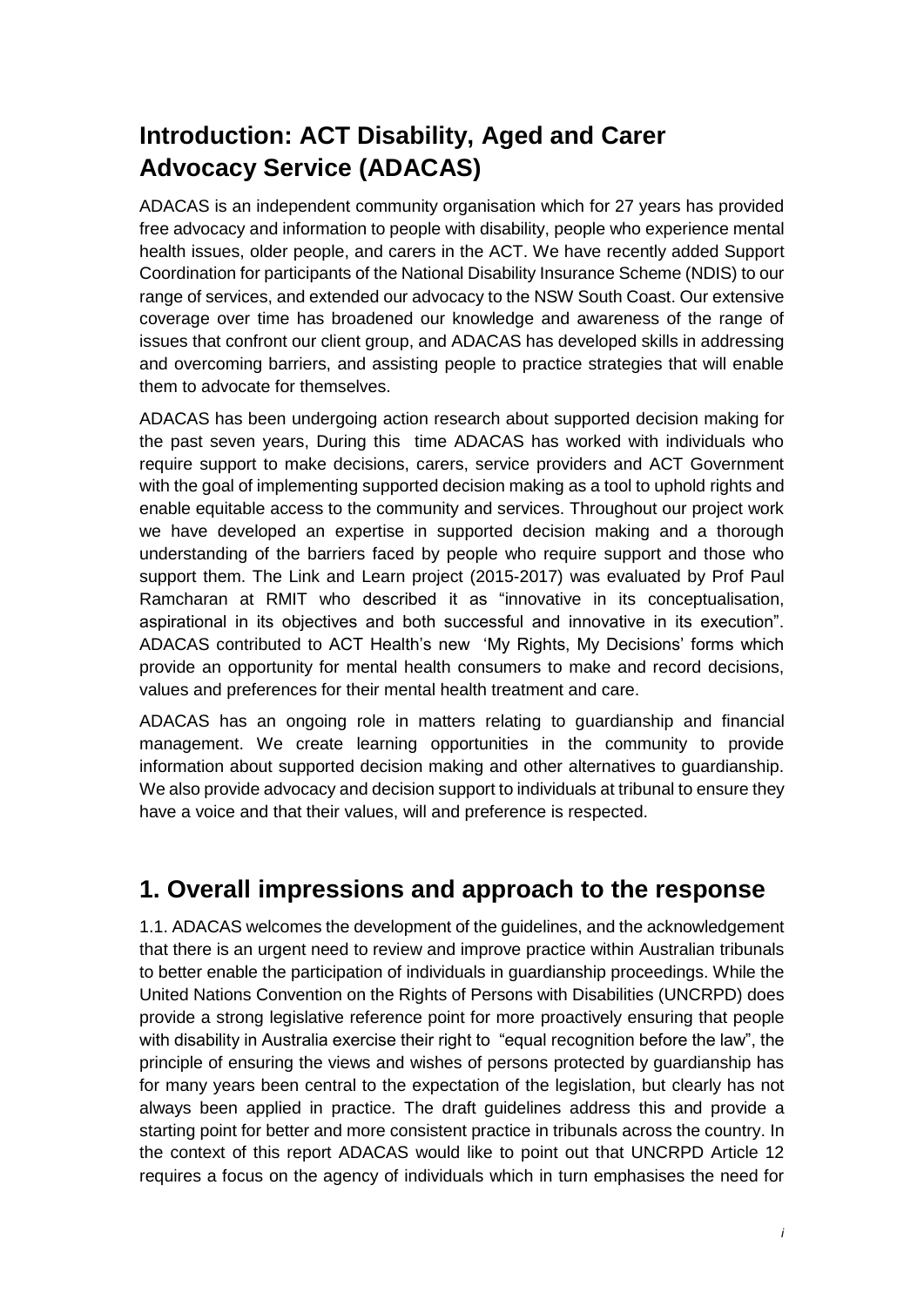our processes to ensure the "control" of the person within their participation, to the greatest extent that this is possible.

1.2. The discussion about the context that the UNCRPD provides for the draft guidelines also strongly asserts the principle of prioritising the participation of the person over the previous "best interests" approach which has predominated in many tribunals. ADACAS supports this, not only in the move away from substitute decisionmaking in favour of supported decision-making, but also as a principle which is much more assiduously pursued within guardianship proceedings.

1.3. The provision of an Easy English version of the guidelines is welcome. Some of the language used in this version, however, is not easy to comprehend, with complex and overly long sentences obscuring the explanation of the draft guidelines. More specifically the description of what a guardian can make decisions about is not full enough to be accurate, and the imagery of the conference table is not useful. ADACAS is certain other groups have already made comments on the content of the Easy English version, and that the next version of the guidelines will incorporate many of these critical comments, and we remain available to provide further assistance in this regard.

#### 1.4. Statement about supported decision-making

One issue which is not clear from the guidelines is the extent to which the responsibility for diverting people from substitute decision-making to supported decision-making will be held and exercised by the tribunals and the bodies responsible for administering guardianship orders. Section 2.11 appears to suggest a role for tribunals in determining whether a supported decision-maker is required, and subsequently able to be utilised in place of a substitute decision-maker. This would appear to privilege one particular form of supported decision-making, one which is overtly contrived to be utilised in legal and judicial settings, over other more "organic" models of supported decision-making, which exist to support a person make a wide range of decisions that impact on their lives. **It is ADACAS' contention that well-applied, individualised supported decision-making provides a suitable alternative to guardianship and does not require a judicial ruling to determine that it can (unless challenged through the normal avenues) nor to "appoint" someone in that role**.

## <span id="page-3-0"></span>**2. Specific points of response to the Guidelines**

This section will address the specific points of the draft guidelines in order, although additional comments will be attached once more to some of the guidelines in the sections below, as this is how the report was organised.

#### <span id="page-3-1"></span>*2.1. Section 3 – Draft Guidelines*

3.2 – determination of whether a person can or cannot participate in proceedings. There is insufficient consideration of the reasons that various parties argue for the exclusion of the person in hearings, and no acknowledgement that in some instances (and many in the experience of ADACAS) this is sought by family members to deliberately exclude or discredit the views and wishes of the person, as it opposes their own. The continued reliance upon the views of "independent health professional(s)" to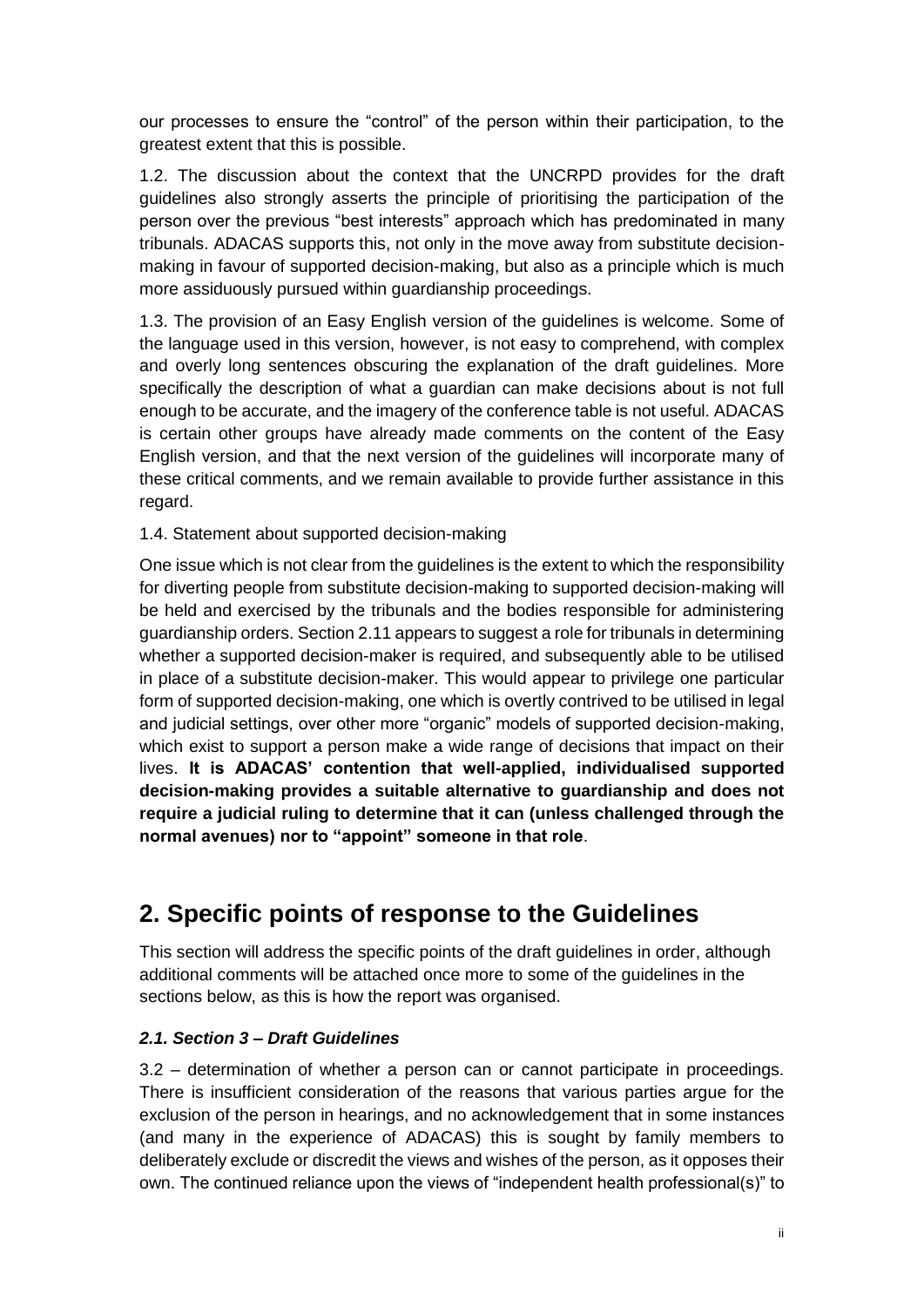rule on the fitness or otherwise of the person to participate appears limited in the context of a study which is about maximising participation, as it is the health profession which regularly overrules the preferences of people with cognitive impairment in practice in primary health settings.

ADACAS recommends that the guidelines focus establishing safeguards to enable the individual to participate in the proceedings rather than protecting them based on the judgement of others. This may include but is not limited to giving the individual more time to prepare, having someone they trust support them through the proceedings or allowing them to participate from a safe space.

3.3 – emergency hearings. There is obviously a need for the continuation (and standardisation) of the practice of holding emergency tribunal hearings when a person is in danger or under some other circumstances which demand a prompt response. Again, given the focus of this project it would be good to consider when the person themselves can trigger this response based on concerns they have, rather than them being called, in the main, to address the concerns of professionals and families.

3.4 – exclusion of persons on grounds of wellbeing. ADACAS is very supportive of seeking alternative ways to include persons in hearings, if it is unavoidable that the hearing will be contentious and problematic, and that this is likely to cause significant stress and distress to the person and/or prevent their ability to participate in a manner which would benefit their cause. On the other hand we believe that perhaps not enough note has been made of the tendency to give "equal weighting" to participants who are routinely invited, most often families, when it has already been alleged that there is some form of abuse being perpetrated by those people on the person concerned. Whilst mindful of the need for judicial fairness, the presence of alleged abusers in hearings can serve as a major impediment to a person being able to participate effectively, and excluding the person can, we believe, prejudice the view of the tribunal members and offers the opportunity to the alleged abusers to persuade the members of the validity of their claims. Some thought should be given to excluding these parties rather than the person subject to guardianship.

Summary of Draft Guidelines – There is no explicit mention of advocates or agents who can assist in supported decision-making who are independent of the judicial system, and ADACAS believes that the full array of options to support a person, beyond "pre-hearing case management" (Draft Guideline 1) needs to be canvassed or at least referred to more explicitly. Advocacy should be mentioned in Draft Guidelines 3 and throughout Draft Guideline 4, especially when "the person has an opportunity to ask questions", the right to have an advocate present and to assist in this task should be stated more emphatically. "Disability advocate(s)" are referred to in Draft Guideline 14, but as one option, and not offered in combination (ie not a family member or disability advocate), and the specification of disability advocate appears to unwittingly preclude the attendance and involvement of older persons advocates. This needs to be worked on to include a wider array of advocates and to include the possibility that they can be in addition to other support people for the person.

The examples of current practice across jurisdictions are particularly useful. The intent of Draft Guidelines 13 should give cause to consider the co-location of hearing room alongside other tribunals and/or courts.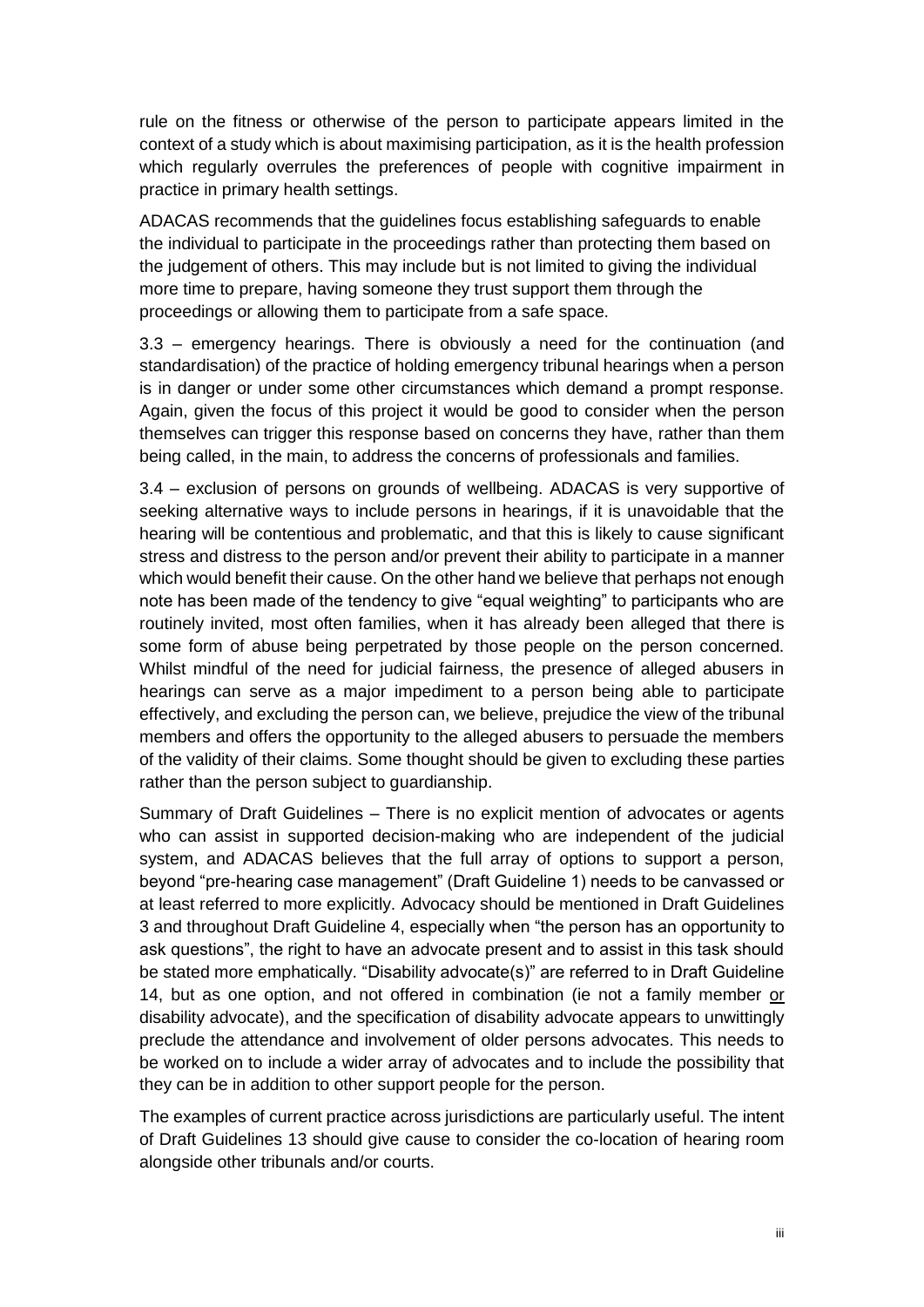ADACAS agrees that communication is vital, as is respect for and enabling the use of diverse communication styles, and supports the thrust of Draft Guideline 17 to provide training to tribunal members in the use of communication supports. This training needs to address not just an understanding of diverse communication styles, so that tribunals are able to make available a range of communication supports, but also a deeper understanding by tribunal members of how to utilise these to enable the person to participate in hearings.

ADACAS believes that if (Draft Guidelines 20) "good practice" allows for determinations about reviews of existing orders to be made in some circumstances without the participation of the person, then we should move toward "best practice" where this is simply not acceptable, and even if participation is not possible at hearing, some level of participation must be enabled prior to the determination being made.

#### <span id="page-5-0"></span>*2.2. Section 4 – Pre-hearing*

The general view of ADACAS is that not enough attention has been paid to the efforts that need to be made to seek effective alternatives to guardianship, including but not exclusive to supported decision-making, before the option to go to tribunal is finalised. More information should be provided to the person, their support network and the applicant about the alternatives to guardianship for that particular domain during the pre-hearing support stage. Some discussion about the relative benefits of having this process in the hands of the tribunal, the departments which administer guardianship, or an alternative independent and/or related body would have been beneficial, as would have some data about the current level of resourcing that is put into this activity in the various jurisdictions across Australia.

Another general comment is the force of the language used, which in our view should communicate a requirement to meet the guidelines rather than an option to do so. The use of the word "optimally" in Draft Guideline 5 is a case in point – this simply just needs to be removed.

4.4 – pre-hearing processes. At the second dot point there should be more details provided about the range of formats this information should be given in, and by which people ideally it should be conferred. At the third dot point some more clarity needs to be given to what is meant by "to the detriment of the person", as this can be determined subjectively by parties other than the person, and not necessarily for their benefit. ADACAS would like to see a greater emphasis on the determination of supports being much more explicitly under the control of the person. At dot point eight, whilst the list of examples of communication supports is not meant to be exhaustive it does focus largely on technical aids and should mention the use of support persons (other than interpreting services) as part of the list.

4.7 and 4.8 – increase in number of applications for guardianship for older persons. ADACAS recommends that much more effort is made to look for and resource supported decision-making options for older persons as an alternative to substitute decision-making orders, and notes that these options are not canvassed in the report.

4.11 – ADACAS has some concerns about the practices described that effectively "serve" persons with notices of hearings, given the public (mis)conception of what this actually entails, and the potential harm to the person as a result of being so served. It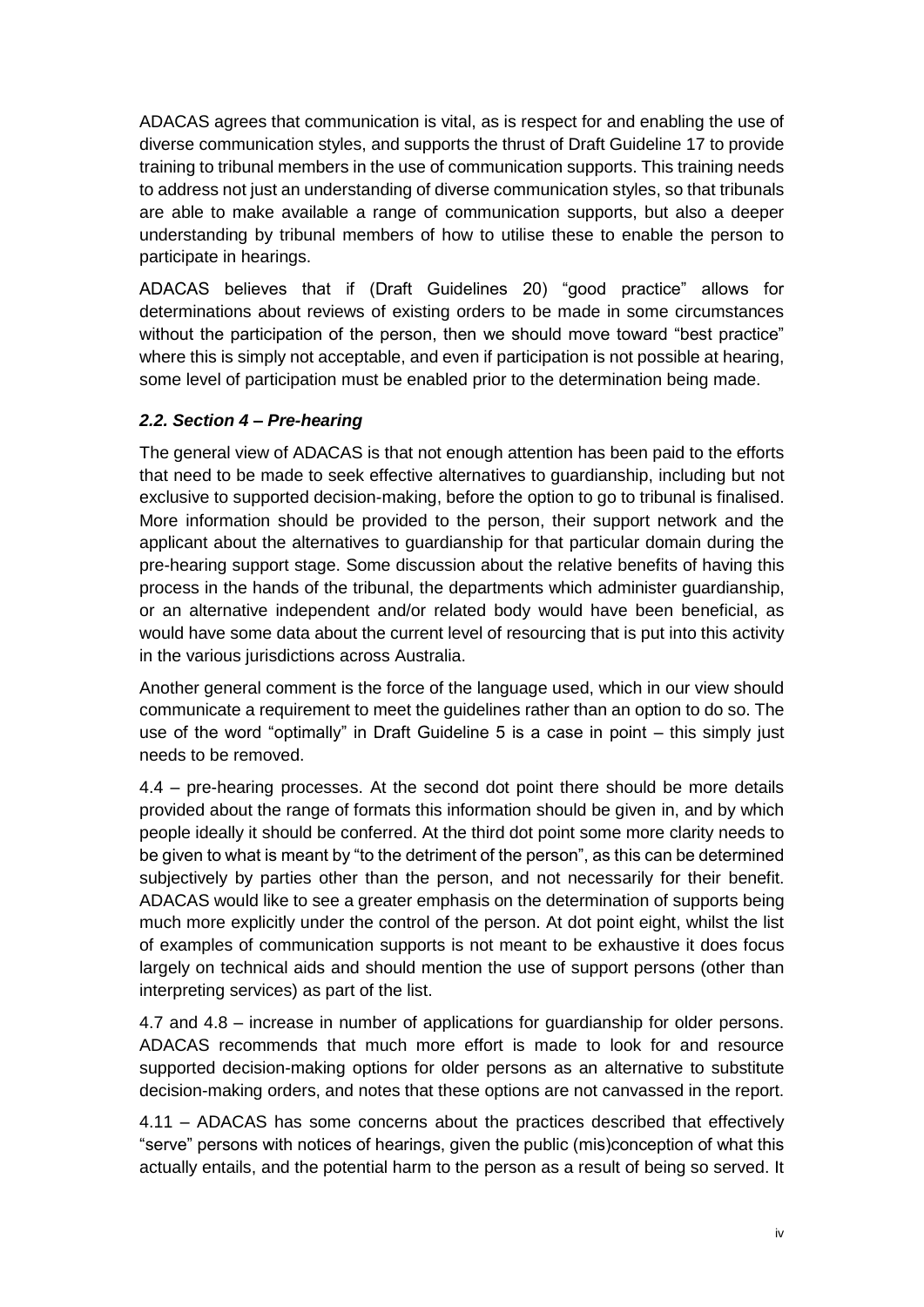is ADACAS' experience in assisting people through guardianship tribunal proceedings that they in most cases are a cause of anxiety, and in some result in such heightened levels of anxiety as to require significant amounts of support before during and after the proceedings. The tight timeframes are understandable from a procedural perspective, but can result in additional stress for the person who is supposed to be the beneficiary of the proceedings. ADACAS would like to see more examples and discussions about practices which engage more meaningfully with a person at this point in the process, so that it becomes a positive opportunity to explain and reassure them about what is about to transpire. This in turn gives rise to opportunities to engage advocates and other important people to assist the person through the process early on.

4.14 – Pre-hearing processes. ADACAS believes that advocacy and other forms of support are critical prior to hearing, and the guidelines need to identify this and mention specifically what these can offer to the person and how available they should be. ADACAS is also aware and broadly supportive of the use of intermediary witness schemes to better facilitate the participation of the person (mainly younger people who have experienced sexual assault, but also in some jurisdictions including adults deemed to have reduced capacity) in hearings, but recognises that these are ultimately court officers who are focused on making the proceedings work, whereas the advocate and other individual supports are there for the person beyond the scope of the proceedings.

4.24 and 4.25 – The jurisdictional examples are again useful throughout this section, and ADACAS notes that the fact sheet distributed by NCAT may benefit from the inclusion of information and its sources of supported decision-making. We note that this is the only clause which directly address alternatives to guardianship, and believe that these alternatives require greater emphasis throughout the draft guidelines.

4.29 – 4.32 – ADACAS believes that providing information in accessible formats is vital in enabling the participation of the person in guardianship proceedings. It is ADACAS' experience that some people, regardless of specific diagnosis, require a support person to help them comprehend the content and its significance to them, in addition to, the accessible format in which the information is provided.

#### <span id="page-6-0"></span>*2.3. Section 5 – At the Hearing*

5.5 – The stipulation for hearing venues should include reasonable accommodation to persons requiring sensorially calming/ not overly stimulating, quiet, or windowed rooms in consideration for the needs of people with cognitive and/or psychosocial disability.

5.8 – Draft Guideline 14 should indicate that the support person must be nominated by the individual, as otherwise it is questionable regarding for whose benefit the appointment is made.

5.11 – We have addressed the need for training of tribunal staff to more deeply engage with communication supports (see 2.1). It is as important for the tribunal members to ensure that the information is being understood as it is to ensure that it is provided in an accessible way for the benefit of the person. Draft guideline 17 appears to focus too much on technical aids and interpreting services rather than on how support persons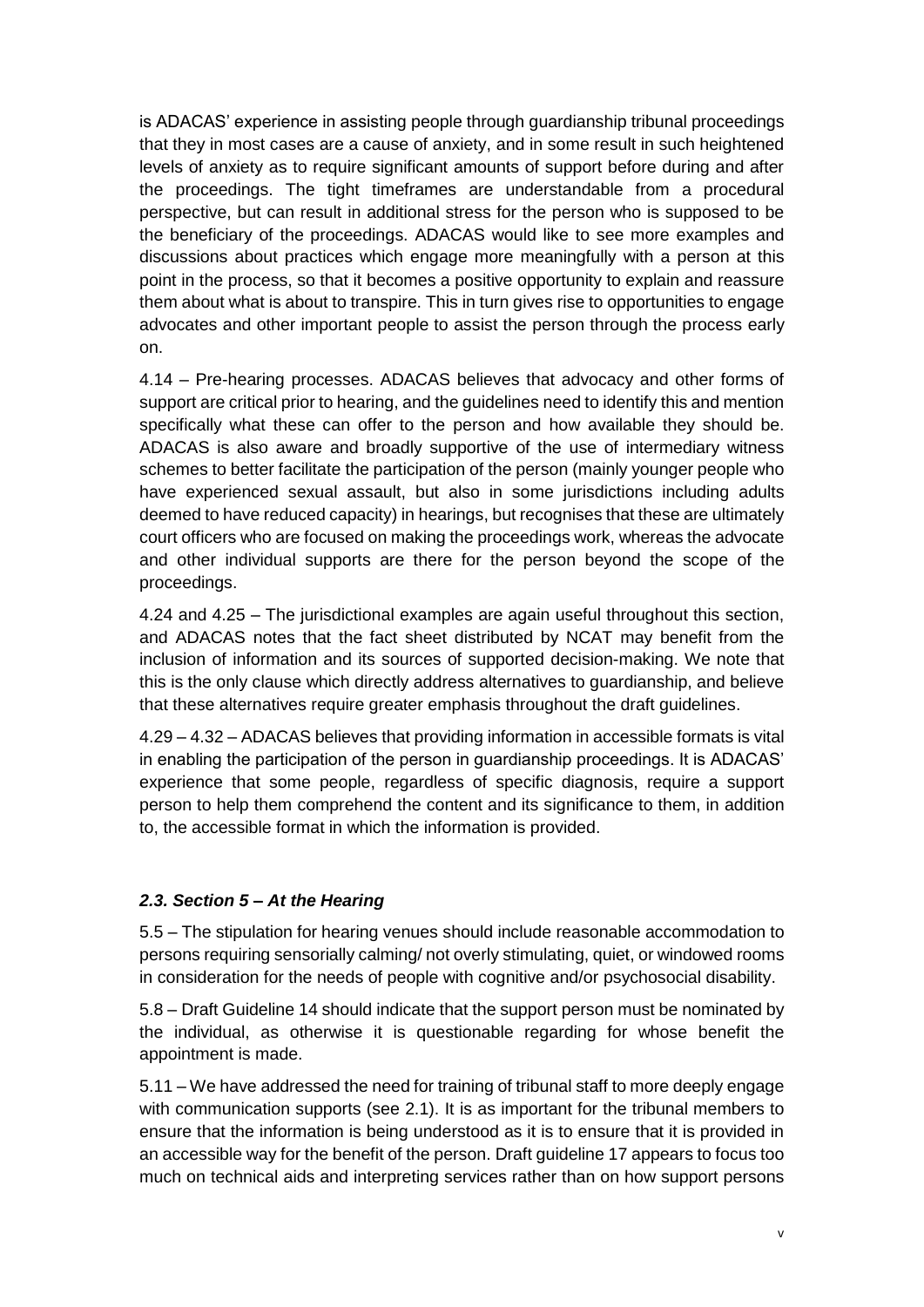can be used. It has been ADACAS' experience that where there has been a support person present to interpret the information to enhance understanding, there has been more meaningful participation of the person subject to guardianship in the proceedings.

5.13 and 5.18 – The guidelines described here would appear to preclude the inclusion of guardianship hearings within the current logistical arrangements offered by the general tribunals, based on how these are configured in most jurisdictions. Examples of good practice at 5.18 would appear to confirm this, while keeping the administrative functions within the scope of responsibility of the tribunals. In particular, the conduct of hearings in hospital greatly increases the opportunity for the person to participate in proceedings even in emergency guardianship situations.

5.24 – ADACAS would recommend that people with "appropriate expertise" would include people outside the legal and medical profession.

5.32 – The Access to Premises Standard (AS1428.1) should be explicitly referenced here as the appropriate regulatory document that informs the design of premises where tribunal hearings and associated activities are conducted.

5.40 – 5.47 – This section falls short of making explicit the legitimate role of an advocate in proceedings, as a support for the person, what tasks could be performed and how these are distinguishable from other court support officers, and how beneficial this support can be in enabling the person to achieve their expectation of being equal before the law in the context of guardianship proceedings.

#### <span id="page-7-0"></span>*2.4. Section 6 – Oral hearings*

6.3 – ADACAS believes that best practice for reviews includes always taking the views and values of the person into consideration prior to making a decision. Tribunals should always endeavour to actively include the person in the review process. …

6.4 and 6.5 – ADACAS has some concerns about current practices of hearings when the person is potentially a victim of elder abuse, and some of our commentary on the draft guidelines to date are informed by our experiences of supporting and advocating for people and the concerns that have emerged from these experiences. The "discretion" and "nuance" that is referred to at these clauses, and exemplified in clauses throughout this section, whilst demonstrating a range of options to look at, for ADACAS render explicit the fact that by and large hearings for older people are done mainly with the convenience and efficiency of the tribunal in mind rather than with an overriding concern to enable the agency of the person. It is our preference that the issue of hearings for people who have or may have experienced elder abuse be dealt with in the guidelines by specific recommendations that can deliver a consistency of approach that safeguards both the safety and the agency of the older person. 6.13 in our view exemplifies the principle of the interests of the tribunal over those of the person. 6.19 provides an example of where determination of reviews on papers is not good practice, so given this it should be possible to work out what would be best practice.

#### <span id="page-7-1"></span>*2.5. Section 7 – Composition of Tribunal*

 $7.1 - 7.4$  – The draft guidelines (21 – 24) regarding the composition of the tribunal do not, in our view, give clear enough direction as to what is best practice. Draft guideline